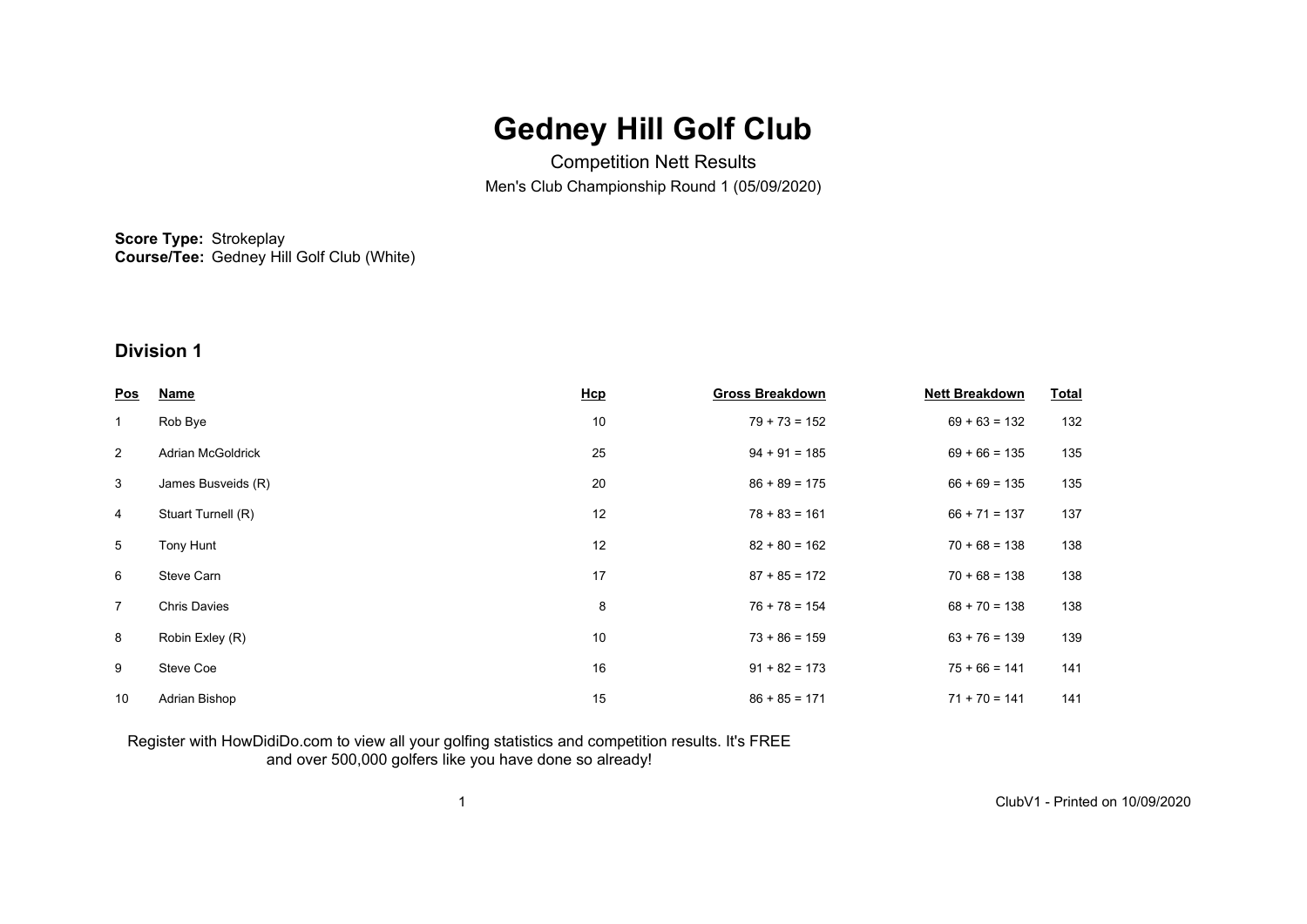#### **Score Type: Course/Tee:** Strokeplay Gedney Hill Golf Club (White)

## **Division 1**

| <u>Pos</u> | <b>Name</b>            | Hcp | <b>Gross Breakdown</b> | <b>Nett Breakdown</b> | <b>Total</b> |
|------------|------------------------|-----|------------------------|-----------------------|--------------|
| 11         | <b>Adam Britton</b>    | 8   | $84 + 76 = 160$        | $76 + 68 = 144$       | 144          |
| 12         | Paul Hollely           | 18  | $93 + 88 = 181$        | $75 + 70 = 145$       | 145          |
| 13         | Rob Newns              | 15  | $95 + 85 = 180$        | $80 + 70 = 150$       | 150          |
| 14         | <b>Steve Carter</b>    | 24  | $98 + 100 = 198$       | $74 + 76 = 150$       | 150          |
| 15         | James Smith            | 10  | $87 + 84 = 171$        | $77 + 74 = 151$       | 151          |
| 16         | <b>Stewart Shinkin</b> | 12  | $87 + 88 = 175$        | $75 + 76 = 151$       | 151          |
| 17         | Lewis Field            | 20  | $100 + 92 = 192$       | $80 + 72 = 152$       | 152          |
| 18         | Stephen Crane          | 10  | $89 + 83 = 172$        | $79 + 73 = 152$       | 152          |
| 19         | <b>Clive Newman</b>    | 22  | $100 + 97 = 197$       | $78 + 75 = 153$       | 153          |
| 20         | Robert Davis           | 6   | $86 + 81 = 167$        | $80 + 75 = 155$       | 155          |
| 21         | Neil Bird              | 18  | $102 + 97 = 199$       | $84 + 79 = 163$       | 163          |
| 22         | Bryan Johnson          | 20  | $89 = 89$              | $69 = 69$             | 69           |
| 23         | David (jim) Starbuck   | 17  | $87 = 87$              | $70 = 70$             | 70           |

#### Register with HowDidiDo.com to view all your golfing statistics and competition results. It's FREE and over 500,000 golfers like you have done so already!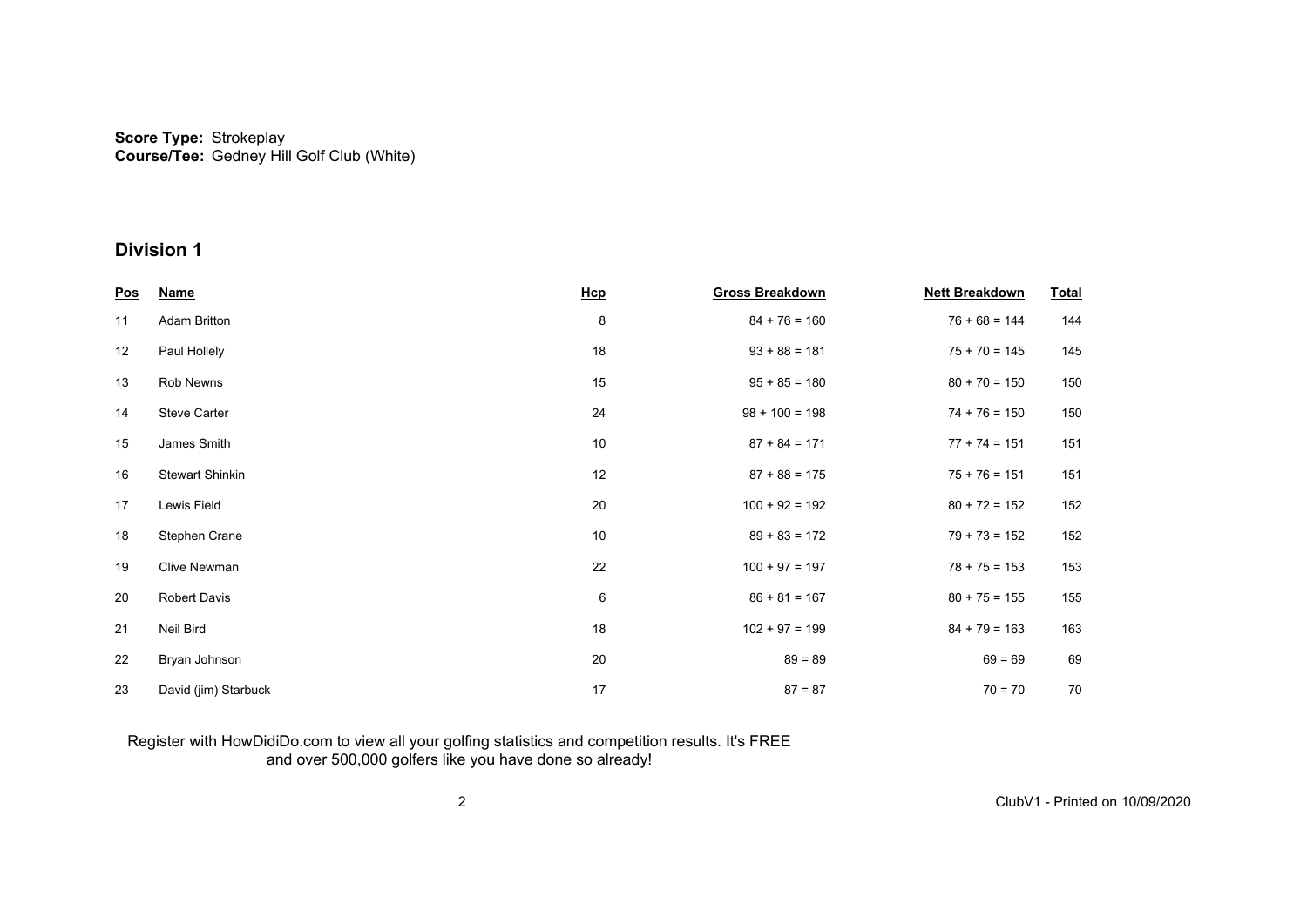#### **Score Type: Course/Tee:** Strokeplay Gedney Hill Golf Club (White)

## **Division 1**

| <u>Pos</u> | <b>Name</b>           | Hcp            | <b>Gross Breakdown</b> | <b>Nett Breakdown</b> | <b>Total</b> |
|------------|-----------------------|----------------|------------------------|-----------------------|--------------|
| 24         | <b>B</b> Stone        | 27             | $98 = 98$              | $71 = 71$             | 71           |
| 25         | David Lord            | 17             | $88 = 88$              | $71 = 71$             | 71           |
| 26         | <b>Trevor Sorrell</b> | 25             | $98 = 98$              | $73 = 73$             | 73           |
| 27         | Steve Sayer           | 10             | $84 = 84$              | $74 = 74$             | 74           |
| 28         | <b>Trevor Chinery</b> | 22             | $100 = 100$            | $78 = 78$             | 78           |
| 29         | Mike Page             | 19             | $97 = 97$              | $78 = 78$             | 78           |
| 30         | Joseph Timms          | $\overline{4}$ | $83 = 83$              | $79 = 79$             | 79           |
| 31         | Alf Green             | 22             | $103 = 103$            | $81 = 81$             | 81           |
| 32         | <b>Neale Venters</b>  | $\overline{7}$ | $82 + NR = NR$         | $75 + NR = NR$        | <b>NR</b>    |
| 33         | Tom Smith             | 13             | $82 + NR = NR$         | $69 + NR = NR$        | <b>NR</b>    |
| 34         | Merv Davies           | 12             | $NR = NR$              | $NR = NR$             | <b>NR</b>    |
| 35         | Nigel Grummitt        | 18             | $NR + 99 = NR$         | $NR + 81 = NR$        | <b>NR</b>    |

#### Register with HowDidiDo.com to view all your golfing statistics and competition results. It's FREE and over 500,000 golfers like you have done so already!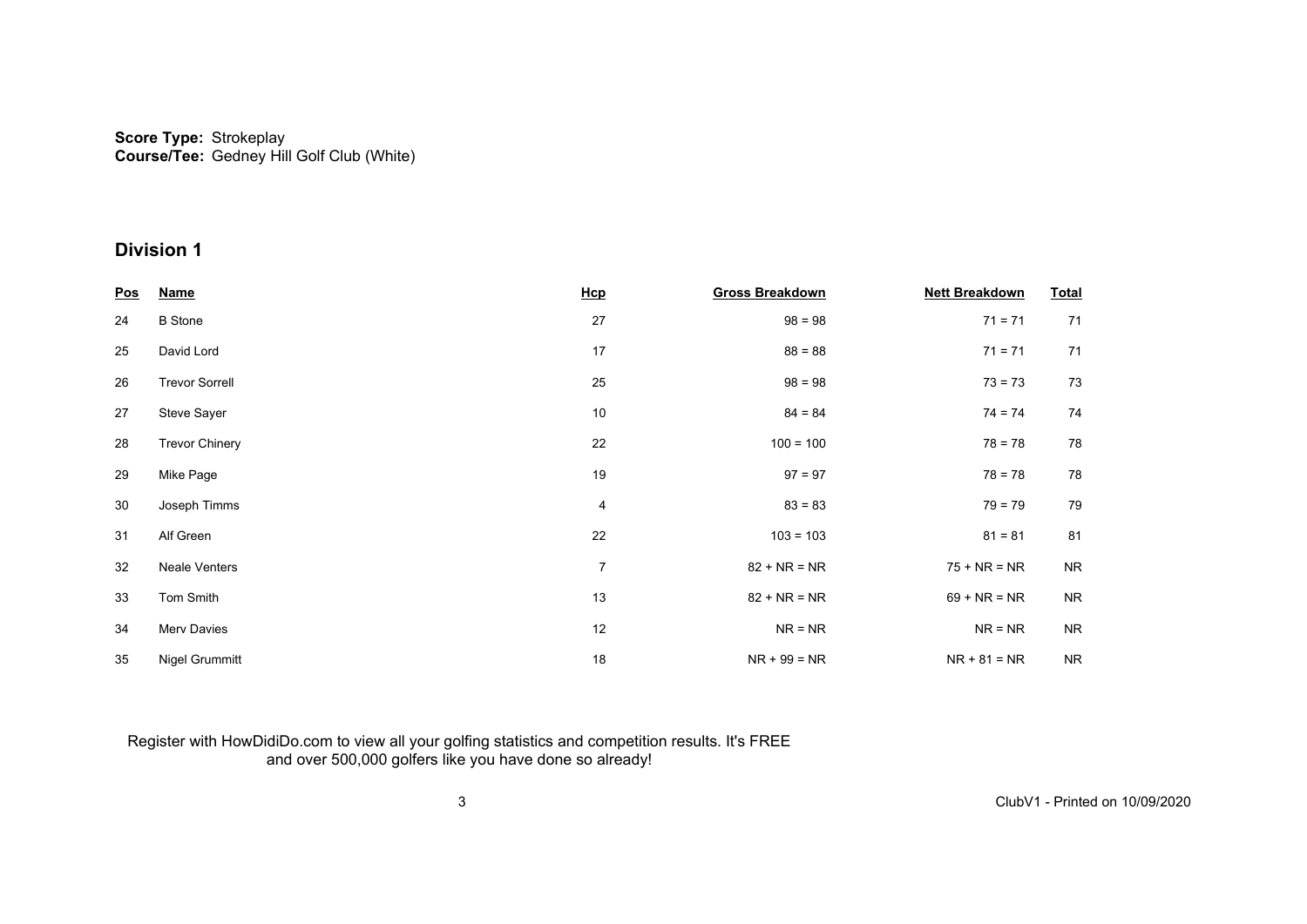**Score Type:** Strokeplay **Course/Tee:** Gedney Hill Golf Club (White)

**Division 1**

**Pos Name Hcp Gross Breakdown Nett Breakdown Total**

(R) - Indicates player has a Handicap Reduction

Register with HowDidiDo.com to view all your golfing statistics and competition results. It's FREE and over 500,000 golfers like you have done so already!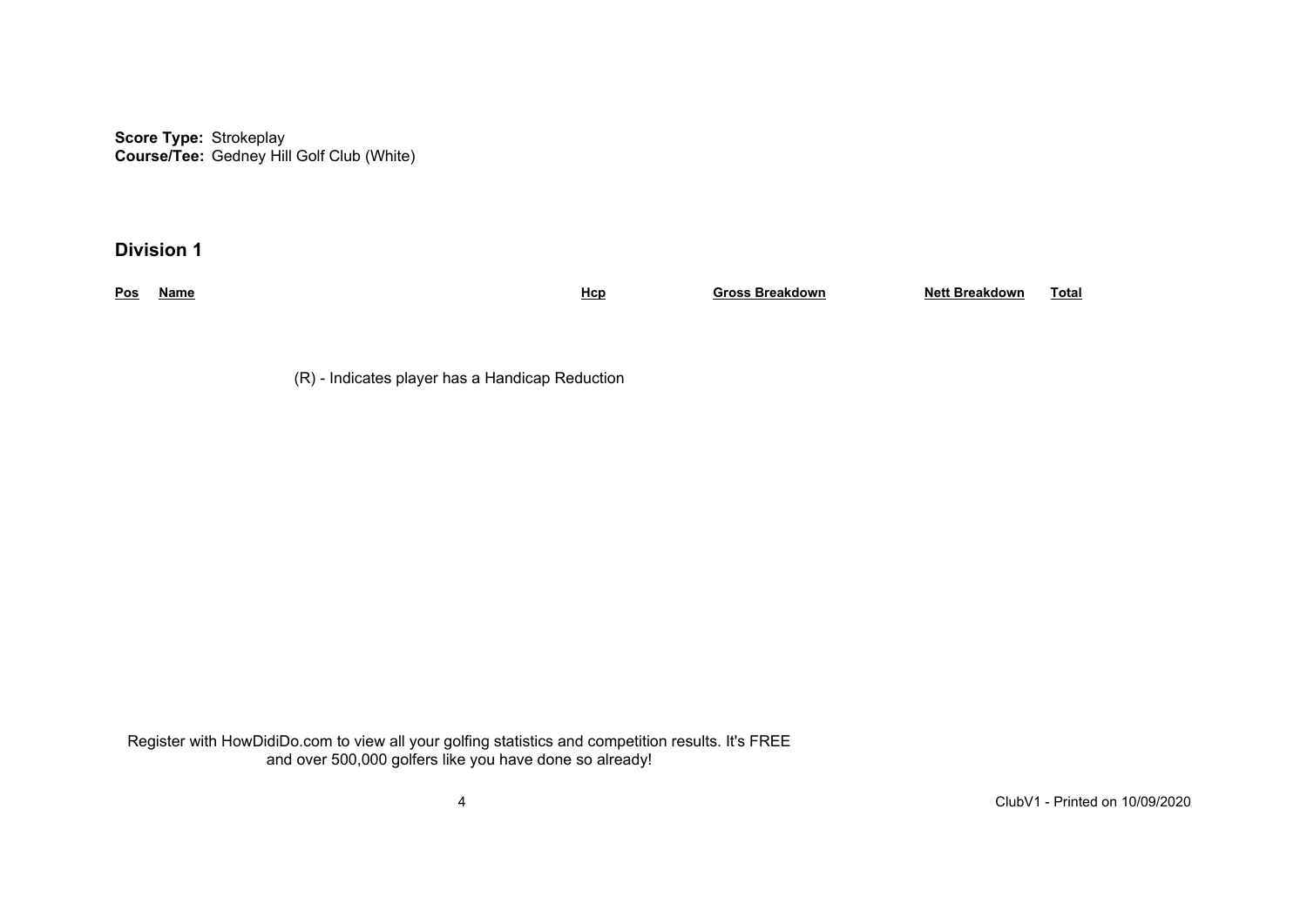# **Gedney Hill Golf Club**

Competition Gross Results Men's Club Championship Round 1 (05/09/2020)

**Score Type:** Strokeplay **Course/Tee:** Gedney Hill Golf Club (White)

# **Division 1**

| <b>Pos</b> | <b>Name</b>            | Hcp                     | <b>Breakdown</b> | <b>Total</b> |
|------------|------------------------|-------------------------|------------------|--------------|
| 1          | Rob Bye                | 10                      | $79 + 73 = 152$  | 152          |
| 2          | <b>Chris Davies</b>    | 8                       | $76 + 78 = 154$  | 154          |
| 3          | Robin Exley (R)        | 10                      | $73 + 86 = 159$  | 159          |
| 4          | <b>Adam Britton</b>    | 8                       | $84 + 76 = 160$  | 160          |
| 5          | Stuart Turnell (R)     | 12                      | $78 + 83 = 161$  | 161          |
| 6          | Tony Hunt              | 12                      | $82 + 80 = 162$  | 162          |
| 7          | <b>Robert Davis</b>    | 6                       | $86 + 81 = 167$  | 167          |
| 8          | James Smith            | 10                      | $87 + 84 = 171$  | 171          |
| 9          | Adrian Bishop          | 15                      | $86 + 85 = 171$  | 171          |
| 10         | Stephen Crane          | 10                      | $89 + 83 = 172$  | 172          |
| 11         | Steve Carn             | 17                      | $87 + 85 = 172$  | 172          |
| 12         | Steve Coe              | 16                      | $91 + 82 = 173$  | 173          |
| 13         | <b>Stewart Shinkin</b> | 12                      | $87 + 88 = 175$  | 175          |
| 14         | James Busveids (R)     | 20                      | $86 + 89 = 175$  | 175          |
| 15         | Rob Newns              | 15                      | $95 + 85 = 180$  | 180          |
| 16         | Paul Hollely           | 18                      | $93 + 88 = 181$  | 181          |
| 17         | Adrian McGoldrick      | 25                      | $94 + 91 = 185$  | 185          |
| 18         | Lewis Field            | 20                      | $100 + 92 = 192$ | 192          |
| 19         | Clive Newman           | 22                      | $100 + 97 = 197$ | 197          |
| 20         | <b>Steve Carter</b>    | 24                      | $98 + 100 = 198$ | 198          |
| 21         | Neil Bird              | 18                      | $102 + 97 = 199$ | 199          |
| 22         | Joseph Timms           | $\overline{\mathbf{4}}$ | $83 = 83$        | 83           |

### Register with HowDidiDo.com to view all your golfing statistics and competition results. It's FREE and over 500,000 golfers like you have done so already!